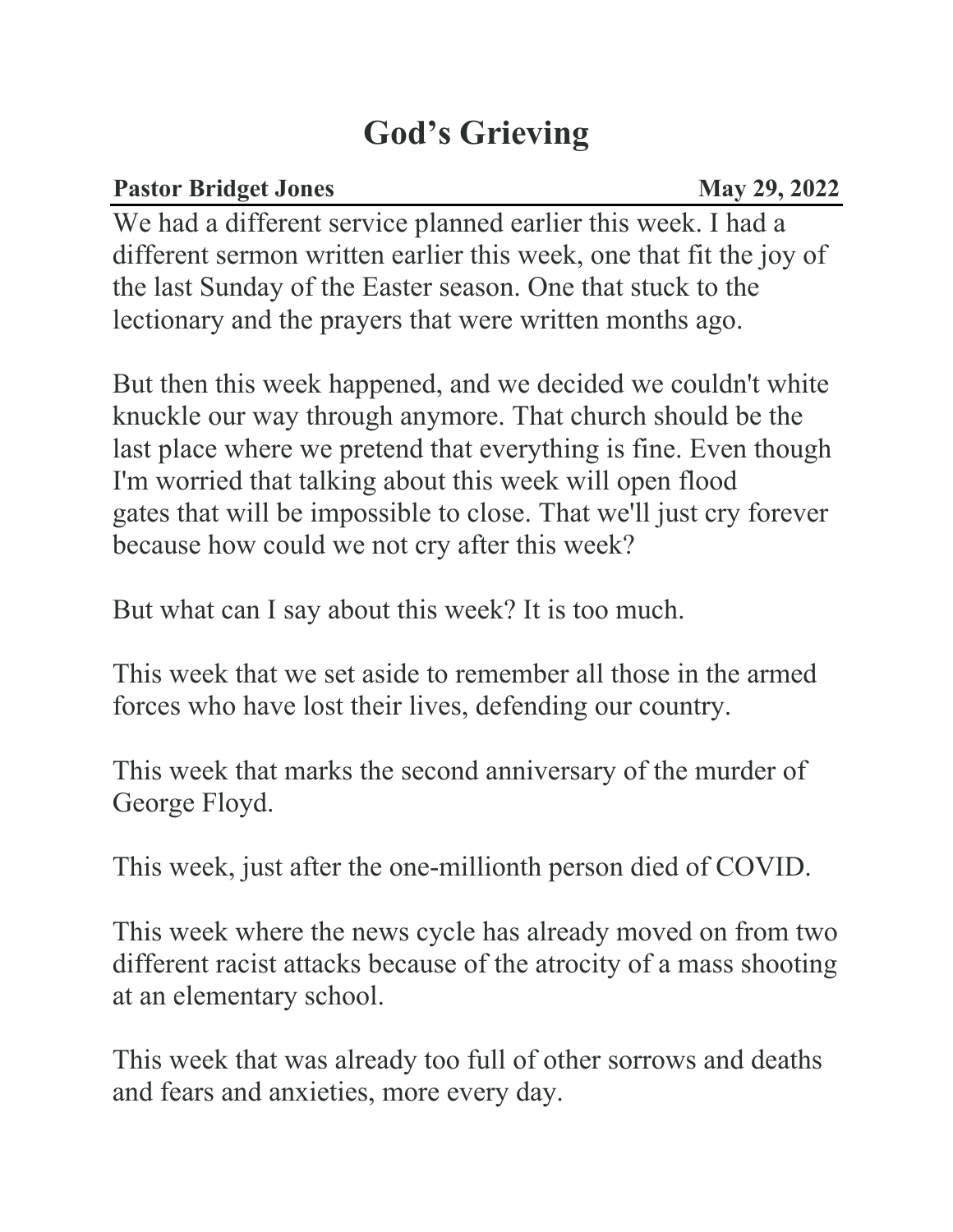So, what can I say about this week?

Maybe I **can** say *Lord have mercy*. Maybe I **should** say *Something has to be done*. What I **want** to say, most of all, is *God, where are you? What have you been doing? Why is this happening? When will it stop?*

Our Gospel today, this text from John, was already assigned in the lectionary, and I kept it because I think it speaks to this week in two ways.

This prayer is from Jesus' final discourse, as he prepares the disciples for his death and later ascension. Just after Jesus finishes praying this prayer—while the disciples listen—they all go to the garden and pray, and Jesus is handed over to the authorities. Jesus knows that physically he will no longer be with these faithful people. He knows the trials they will face, and the sorrows that they will endure. The thing he wants them to know—this important thing that he left for the end—is that he will never truly leave them.

Jesus prays: *As you father are in me and I am in you, may they also be in us so that the world may believe that you have sent me.*

He says: *I made your name known to them, and I will make it known that the love with which you have loved me may be in them, and I in them.*

Even though Jesus may not physically be with the disciples, he wants to make sure—even as they watch him beaten, as they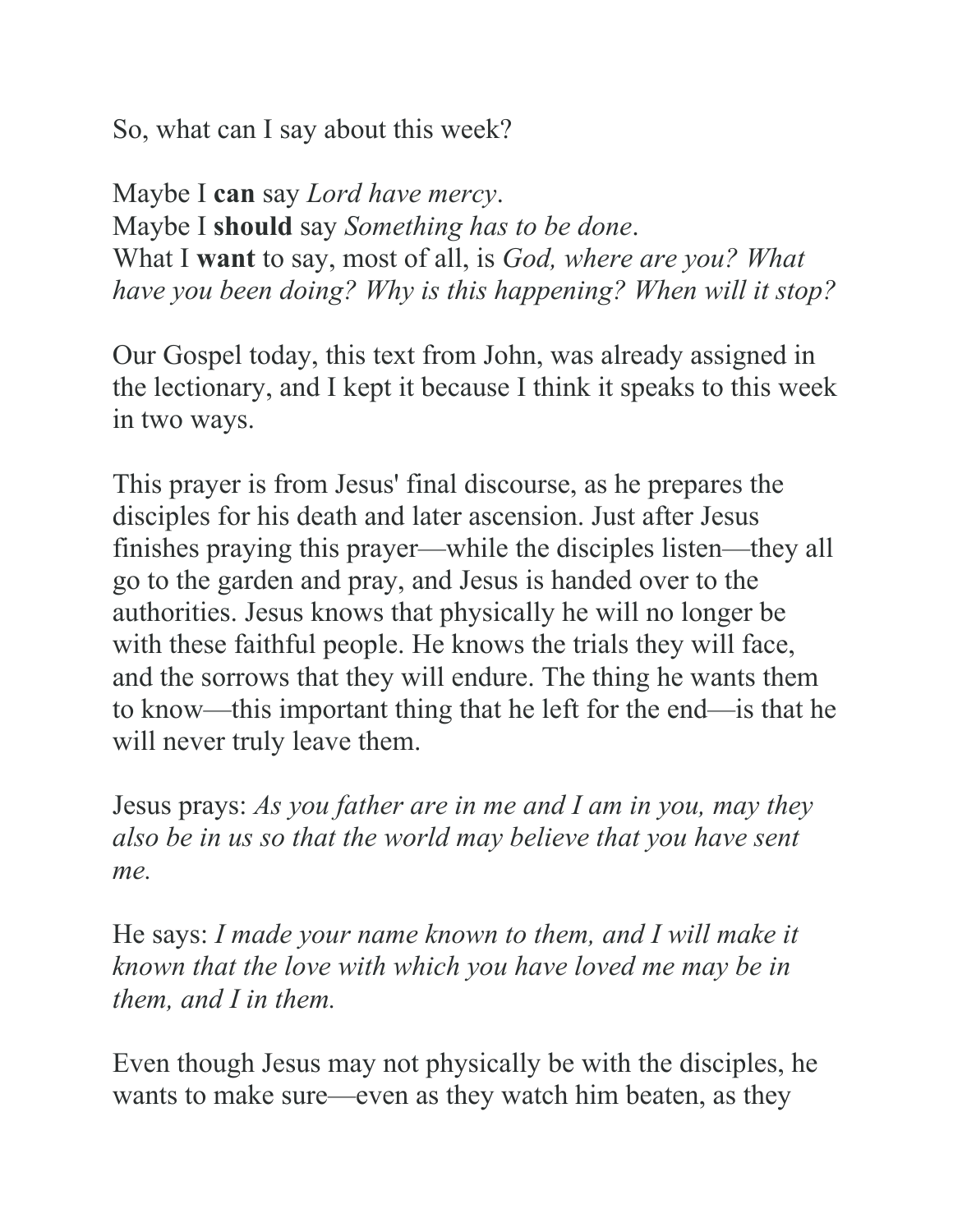stand at the foot of the cross, as they see their Lord and teacher take their last breath—they know that he has not abandoned them, that he will never abandon them. Jesus is united with his people, the way that his father and the holy spirit is united with him.

This can be hard to believe, especially in a week like this one.

So, we also have the promises of Psalm 46 to remind us that God's people have always been united with God, that God has never left us in times of trouble. In fires, in floods, in wars, in the world shaking, God has been present.

Martin Luther took this psalm and turned it into the song: "A Mighty Fortress is Our God." I love that song. I can see this song as a hymn of triumph, but this week I like it even more as a still small song of protest, where the most important word is *though*.

*Though* the earth should change. *Though* the mountains shake in the heart of the sea. *Though* its waters, rage, and foam. *Though* the mountains tremble with its tumult.

Even while terrible things are happening, we trust that God is present.

That God is one with us. That God mourns with us.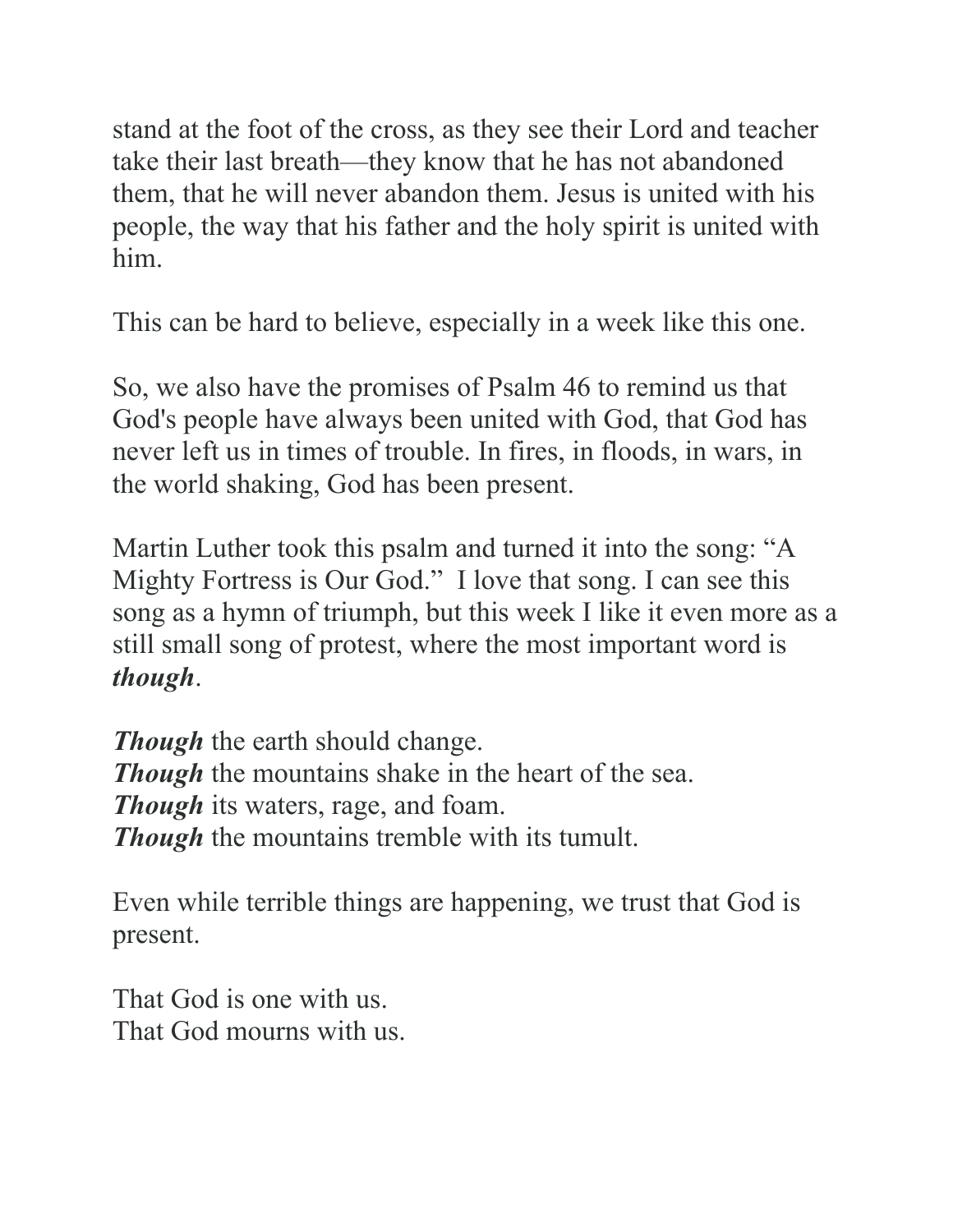That God does not stop bad things from happening, but in the midst—*though* they're happening—God is still there, so we will not be afraid.

*Though* God might not be a mighty fortress that prevents death, God promises that God has been in every foxhole.

*Though* God's love has not kept illness at bay, God was at every ICU bedside.

*Though* God's justice has not yet dismantled white supremacy or systemic sin, God is kneeling on the city streets with everyone who can't breathe.

*Though* there are more guns than people in this country and *though* we feel helpless and despairing that this could ever change, God is present in every classroom, at every shooting, at every funeral, and every candlelight vigil.

And most importantly:

**Though** this is the world we live in now, God is not content that this is the world we stay in.

God watched God's only son be killed and God's grief shook the very foundations of the earth. God's grief today is still shaking foundations. Can you feel it?

When it feels unsteady, like everything is in chaos? That is God crying out in rage and sorrow and pain. This is not how things are supposed to be.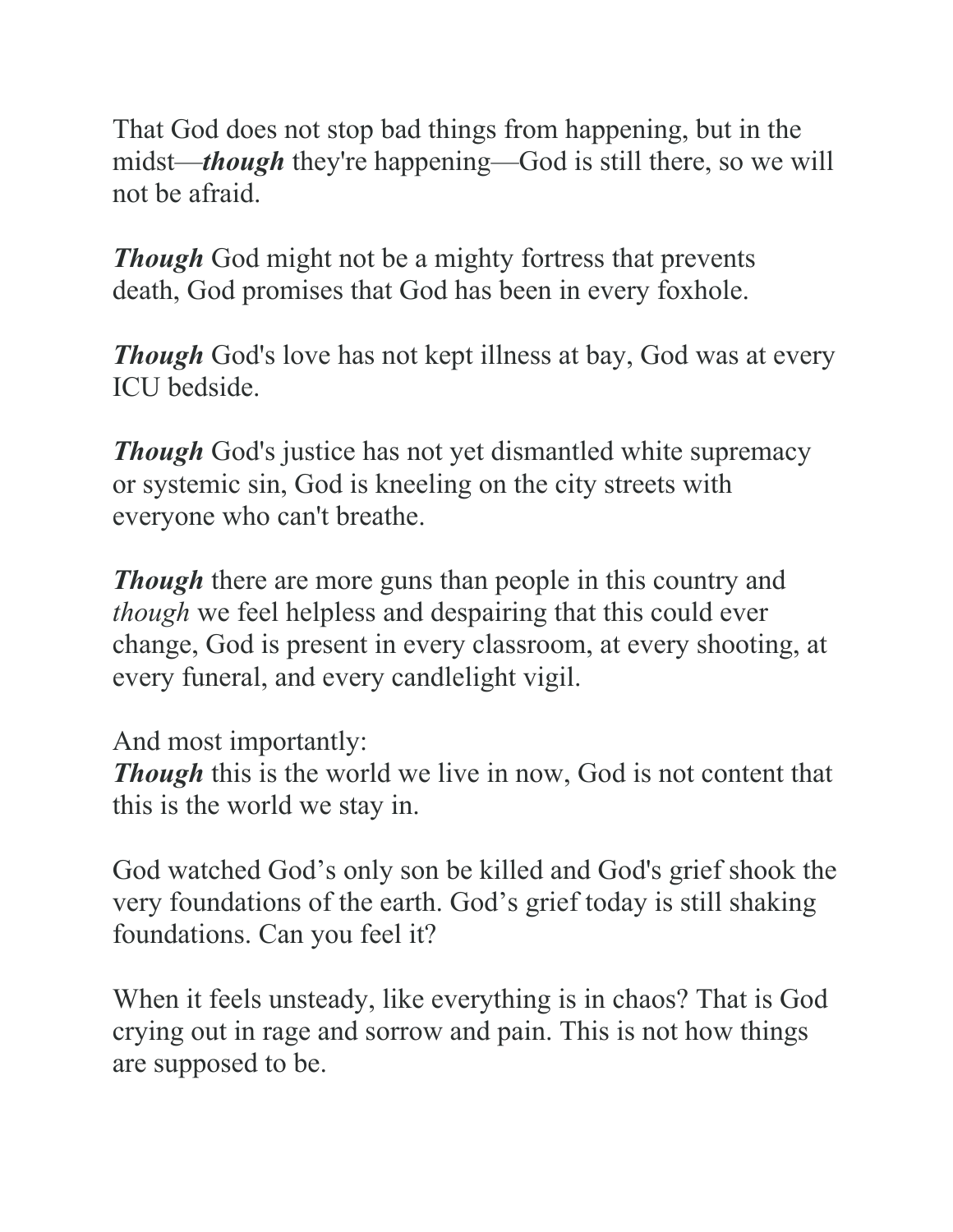This is God crying out in promise—yet again—that we are united. That our grief is God's grief, and that our pain is God's pain. That—even though there are death dealing forces at work—God is with us and has not given up.

God's cry that shakes the whole earth is a cry to us so that God's resolve would be our resolve. That God's desire would be our desire. That *though* we live in a world full of violence and warfare and death, God is already working.

Our Psalm says: *God makes wars cease to the ends of the earth. He breaks the bow and shatters the spear. He burns the shields with fire.*

God changed the world with the resurrection of Jesus. *Though* it seemed like death had won, God was still working for God's people, and God is working now.

I want to leave you with a blessing from Jan Richardson:

## **A Blessing in a Time of Violence**

Which is to say this blessing is always.

Which is to say, there is no place this blessing does not long to cry out in lament,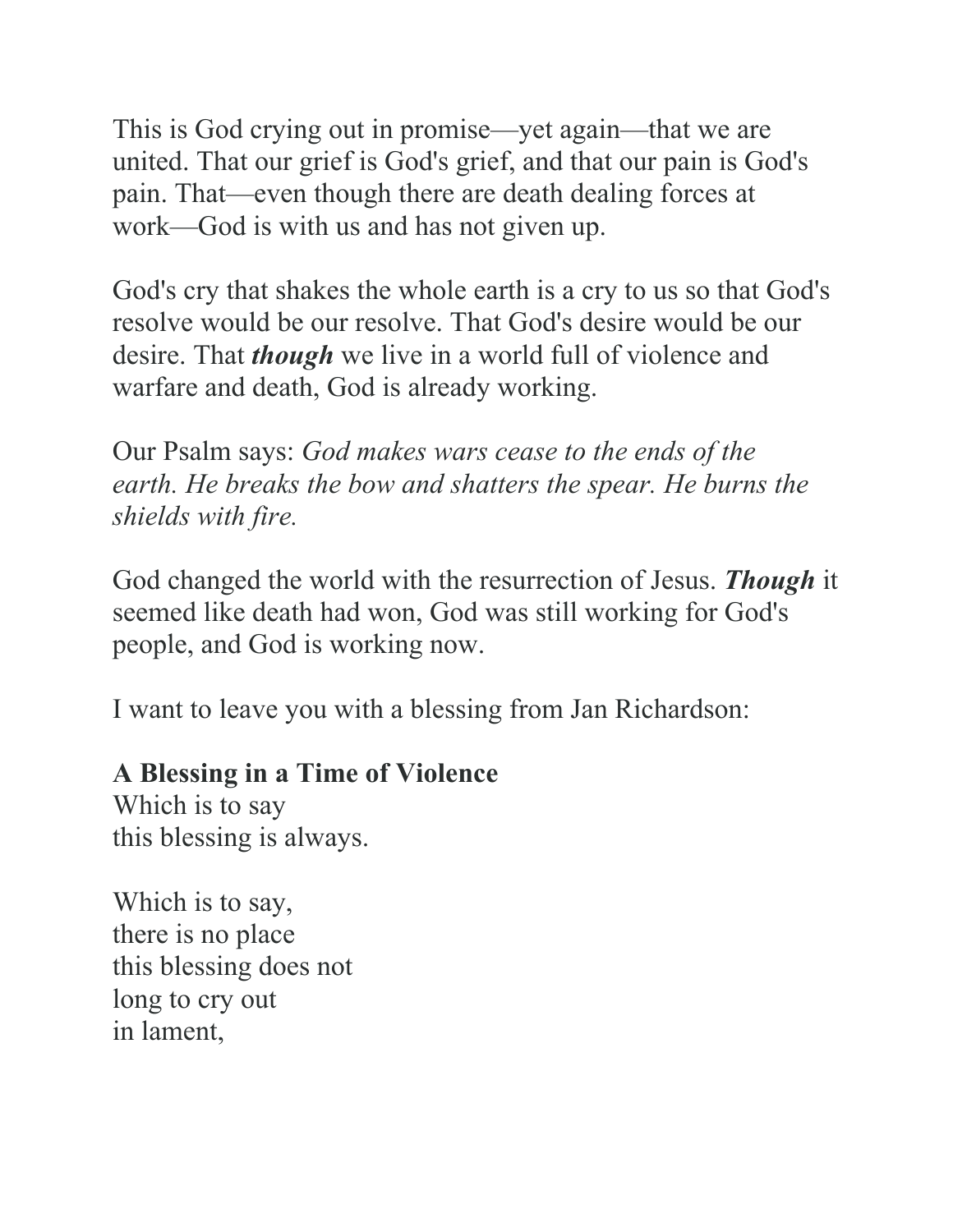to weep its words in sorrow, to scream its lines in sacred rage.

Which is to say there is no day this blessing ceases to whisper into the ear of the dying, the despairing, the terrified.

Which is to say there is no moment this blessing refuses to sing itself into the heart of the hated and the hateful, the victim and the victimizer with every last ounce of hope it has.

Which is to say, there is none that can stop it, none that can halt its course,